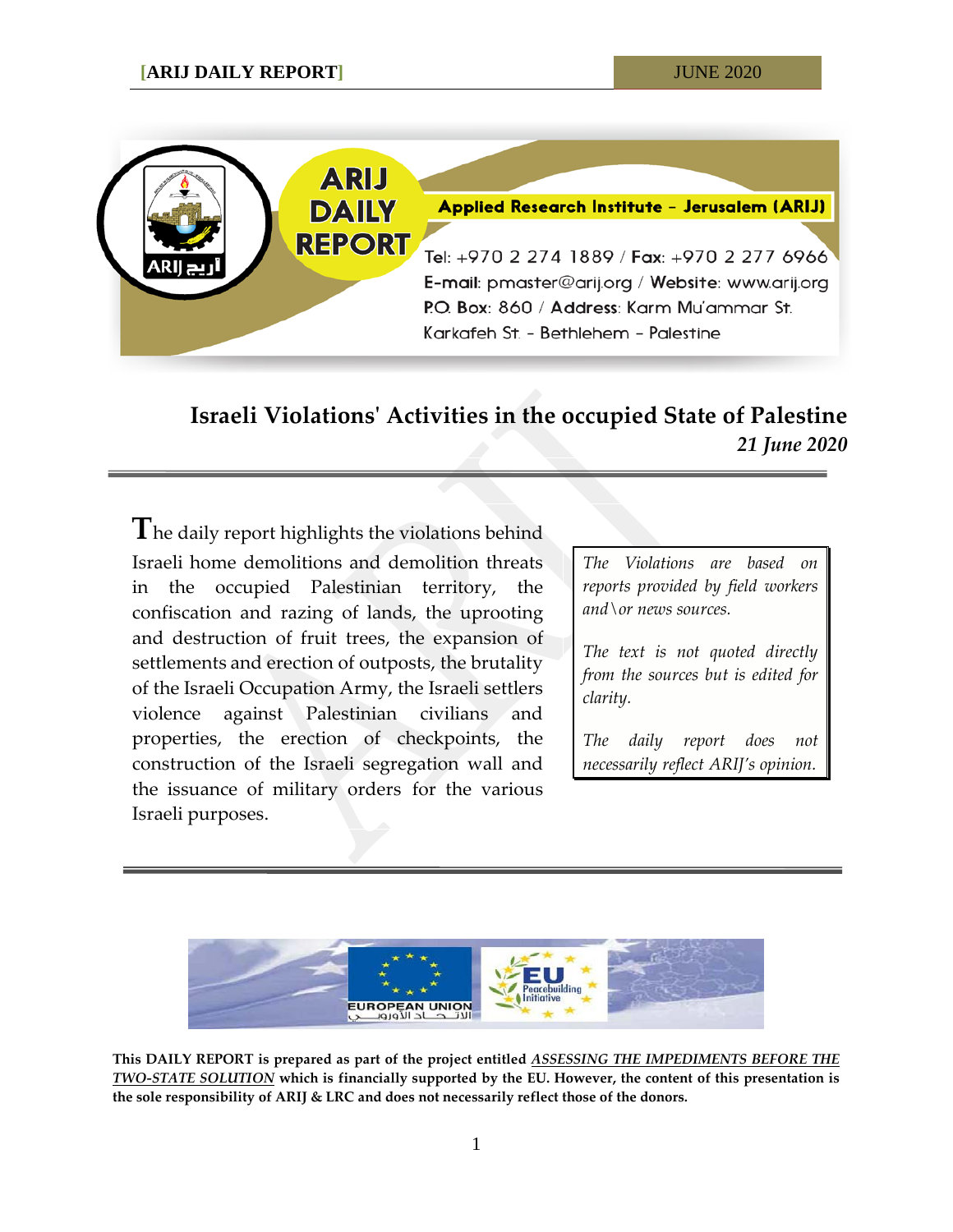## **Violations of the Israeli occupation Army**

- The Israeli Occupation Army (IOA) detained nine Palestinians in Al- 'Isawiya town in East Jerusalem. The nine detainees were identified as Hassan Yasser Darwish, 14, Muhammad Murad Dari, Omar Marwan Obaid, Muhammad Naseem Obaid, Mahmoud Muhammad Obaid, Mahmoud Marwan Odeh, Ahmed Iyad Odeh, Mahmoud Abd Mahmoud, and Muhammad Samih Alyan. (IMEMC 21 June 2020)
- From Beit Ummar town in Hebron in the southern West Bank, the Israeli Occupation Army (IOA) detained Muhammad Yusef Bahr, 26, a former prisoner, and wounded child, Amr Sabarna, 17. (IMEMC 21 June 2020)
- In Yatta town in Hebron, The Israeli Occupation Army (IOA) detained Iyad Diab Abu Qubita. (IMEMC 21 June 2020)
- From the Ramallah and Al-Bireh governorate, Israeli troops detained Raafat Salim Abu Rabee, 45, and Salim Idris Hamdan, 32, from Al-Mazraa Al-Gharbiyyah and Dura Al-Qara villages. The IOA ransacked several of the civilian homes they invaded, in search of wanted Palestinians, and that two additional Palestinians were summoned by Israeli police, to appear for interrogation. (IMEMC 21 June 2020)
- The Israeli Occupation Army (IOA) detained Ali Abu Saleh from Arrabah village, southwest of the northern West Bank city of Jenin. (IMEMC 21 June 2020)
- In Qabatya, south of Jenin, undercover Israeli occupation Army (IOA) detained an unidentified Palestinian man, while one other Palestinian civilian in the city was detained when he was summoned by Israeli forces for investigation. (IMEMC 21 June 2020)
- During an Israeli invasion into Al-Izariyyeh town, on the outskirts of Jerusalem, dozens of local Palestinians suffered the toxic effects of tear-gas fired from the Israeli occupation Army (IOA) in response to the opposition to the invasion. (IMEMC 21 June 2020)